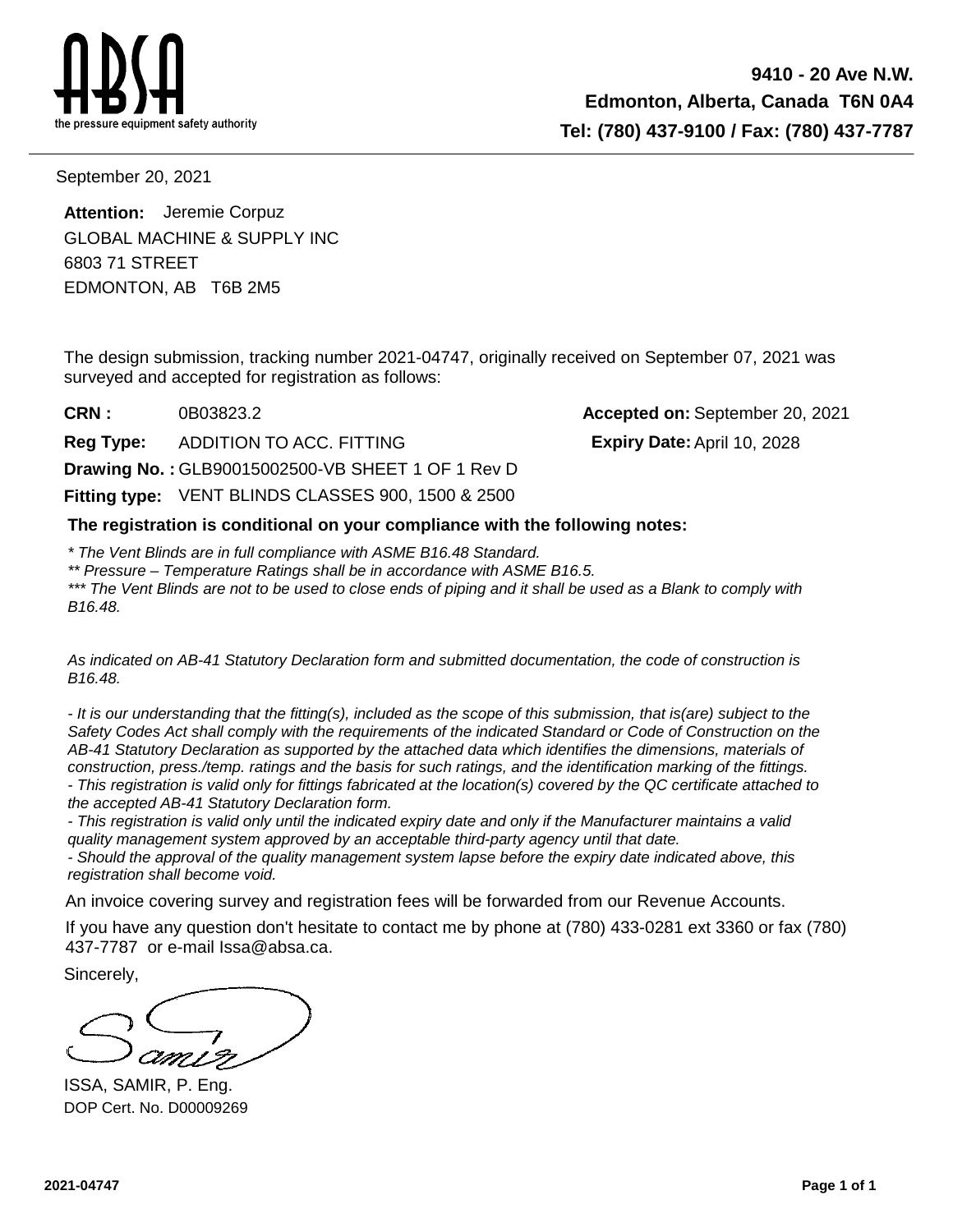



 $\triangle$ 

## **STATUTORY DECLARATION Registration of Fittings**

**Single or Multiple Fitting Designs within one Fitting Category**

| Jeremie Corpuz                                        | <b>Vice President</b>                                                                                  |                                 |
|-------------------------------------------------------|--------------------------------------------------------------------------------------------------------|---------------------------------|
| (name of applicant)                                   | (position title) (must be in a position of authority)                                                  | or                              |
| of Global Machine & Supply Inc.                       |                                                                                                        | <b>GL@BAL</b>                   |
|                                                       | (name of manufacturer)                                                                                 |                                 |
| located at 6803 - 71 Street Edmonton, Alberta T6B 2M5 |                                                                                                        |                                 |
|                                                       | (plant address)                                                                                        |                                 |
|                                                       | do solemnly declare that the fittings listed hereunder, which are subject to the Safety Codes Act      |                                 |
| (select only one)                                     |                                                                                                        |                                 |
|                                                       |                                                                                                        |                                 |
| $\Box$<br>comply with the requirements of             |                                                                                                        | which specifies the dimensions, |
|                                                       | (title of recognized North American Standard)                                                          |                                 |
|                                                       | materials of construction, pressure/temperature ratings and identification marking of the fittings, or |                                 |
| $\boxtimes$                                           | are not covered by the provisions of a recognized North American standard and are therefore            |                                 |
|                                                       |                                                                                                        |                                 |

manufactured to comply with <u>ASME B16.48 - 2020 \_\_\_\_\_\_\_\_\_\_\_\_\_\_\_\_\_\_\_\_</u>as supported by the (title of code of construction or other applicable document)

attached data which identifies the dimensions, materials of construction, pressure/temperature ratings and the basis for such ratings, and the identification marking of the fittings.

I further declare that the manufacture of these fittings is controlled by a quality control program which has been verified as described in the below Table as being suitable for the manufacturing of these fittings to the stated standard, regulation, code, guideline or other applicable document. The fittings covered by the declaration for which I seek registration are as provided in the Supplementary Sheet(s) attached.

### **Quality Program Verification and Manufacturing Sites**

A copy of the Quality Certificate from each manufacturing site must be included

| <b>Item</b><br># | <b>Product</b><br>Description,<br><b>Model or Series</b> | Quality<br>Program | Scope of<br><b>Certification</b> | <b>Expiry</b><br><b>Date</b> | Verifying<br>Organization          | Location(s)<br><b>Plant Name and</b><br>address  |
|------------------|----------------------------------------------------------|--------------------|----------------------------------|------------------------------|------------------------------------|--------------------------------------------------|
| 1.               | Category A, B                                            | <b>ABSA</b>        | Fittings                         | October<br>18, 2028          | Global<br>Machine &<br>Supply Inc. | 6803 - 71 Street<br>Edmonton,<br>Alberta T6B 2M5 |
| 2.               |                                                          |                    |                                  |                              |                                    |                                                  |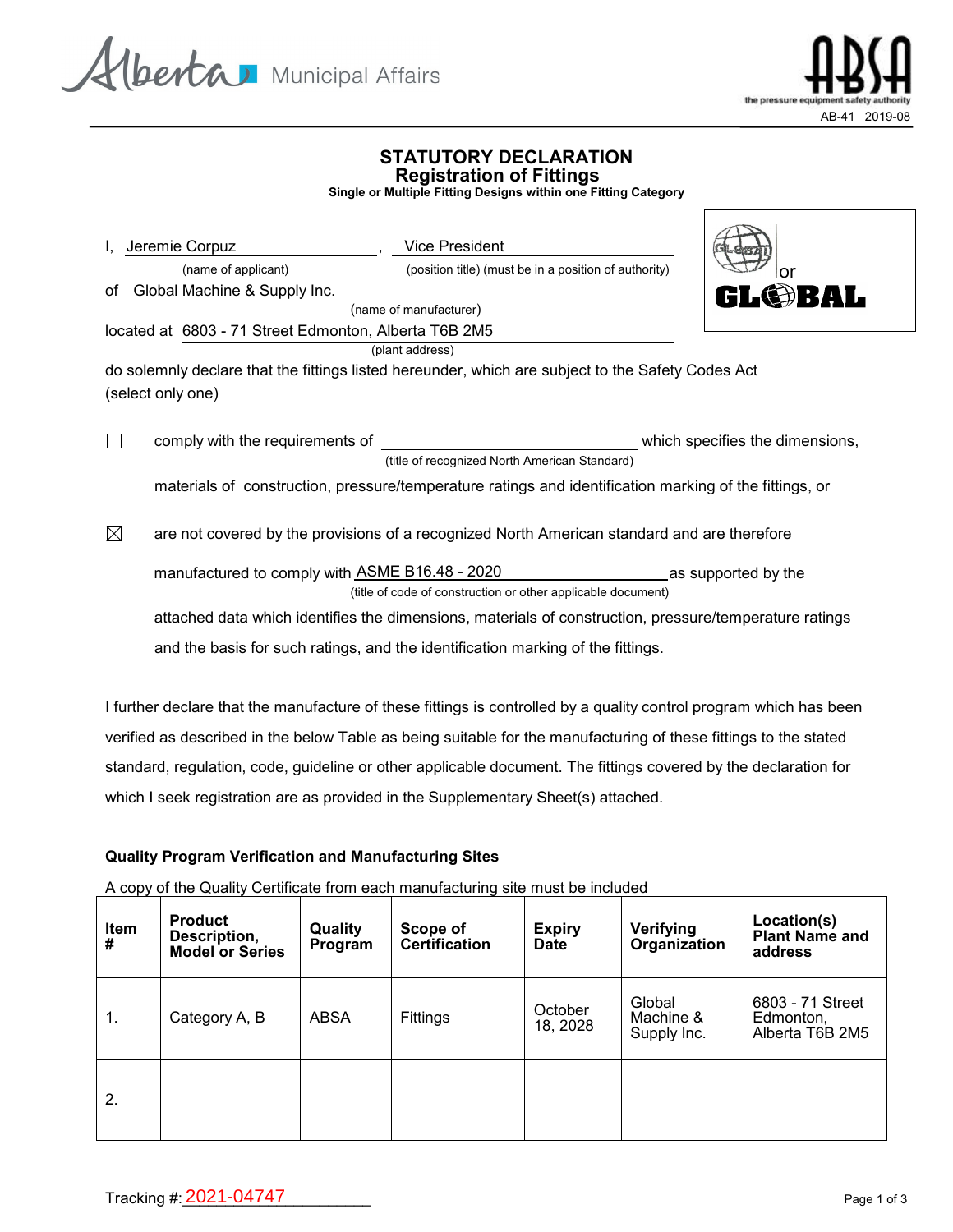Alberta Municipal Affairs



In support of this application, the following information, calculations and/or test data are attached:

# Drawing: GLB90015002500-VB REV.D

 $\blacksquare$ 

-

| (Signature of the Declarer)                                                                                                                                                                        |                        | September 7, 2021<br>(Date) |                  |                                                                                                                                                                        |  |
|----------------------------------------------------------------------------------------------------------------------------------------------------------------------------------------------------|------------------------|-----------------------------|------------------|------------------------------------------------------------------------------------------------------------------------------------------------------------------------|--|
| DECLARED before me at (city)                                                                                                                                                                       | in the $\qquad \qquad$ |                             | of               | (province, territory, or state)                                                                                                                                        |  |
| this $\frac{day \text{ of } (Month)}{(Month)}$ , $\frac{y}{(Year)}$                                                                                                                                |                        |                             |                  |                                                                                                                                                                        |  |
| (print)<br>(a Commissioner of Oaths or Notary Public)                                                                                                                                              |                        |                             |                  |                                                                                                                                                                        |  |
|                                                                                                                                                                                                    |                        |                             |                  |                                                                                                                                                                        |  |
| (expiry date (mm/dd/yy))                                                                                                                                                                           |                        |                             |                  |                                                                                                                                                                        |  |
| Commissioner of Oaths / Notary Public in and for: <i>_____________________________</i> (province, territory, or state)                                                                             |                        |                             |                  |                                                                                                                                                                        |  |
| To the best of my knowledge and belief, the application<br>meets the requirements of the Safety Codes Act and CSA<br>Standard B51, Part 1, Clause 4.2, and is accepted for                         |                        |                             |                  |                                                                                                                                                                        |  |
| registration in Category<br><b>B</b><br>CRN: 0B03823.2                                                                                                                                             |                        |                             | 2021-04747       | <b>ABSA</b><br>SAFETY CODES ACT - PROVINCE OF ALBERTA                                                                                                                  |  |
| 2021-09-20<br>Registered Date:                                                                                                                                                                     |                        |                             |                  | ACCEPTED: CBO3823 2<br>See acceptance letter for                                                                                                                       |  |
| 2028-04-10<br>Expiry Date: _________                                                                                                                                                               |                        |                             | Date: 2021-09-20 | conditions of registration.<br>By: $\leq$                                                                                                                              |  |
| Signature:<br>(Signature of the Administrator/SCO)                                                                                                                                                 |                        |                             |                  | <b>SAMIR ISSA, P. Eng.</b><br>DOP: D00009269<br>This stamp and signature have been affixed electronically<br>to this registered design as required by Section 20(1) of |  |
| The information you provide is necessary only for the administration of the<br>programs as required by the Alberta Safety Codes Act and Regulations in the<br><b>Pressure Equipment Discipline</b> |                        |                             |                  | the Pressure Equipment Safety Regulation, in accordance<br>with the Electronic Transactions Act.                                                                       |  |